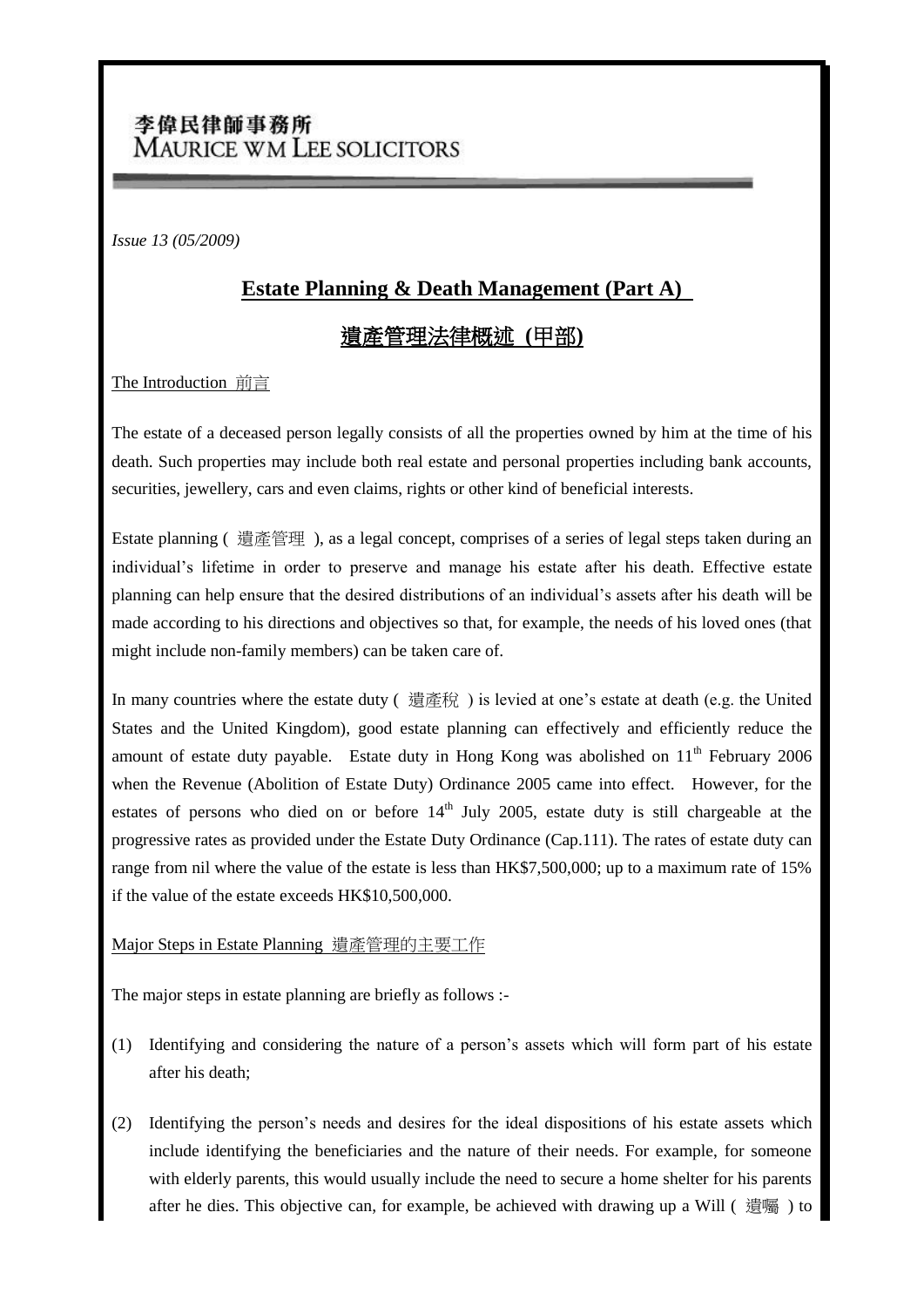provide the parents with a life interest in a domestic flat, so that the executor cannot sell or assign the flat to the other beneficiaries during the lifetime of the parents.

(3) Identifying and adopting the proper and suitable ways (i.e. estate planning tools) for carrying out one's wishes according to his estate planning. There are a number of legal tools that can be utilized to manage and distribute assets. The basic tools of estate planning will be discussed further below.

Nature of an estate plan depends on the size and characteristics of the estate, the number of beneficiaries and the purposes of distributions. For example, a life insurance policy can benefit a man's wife immediately after his death as a beneficiary under the policy when the wife has been named as a beneficiary under the insurance policy during the lifetime of the husband. Instead of waiting for the long processing for a Court Probate ( 法院遺產承辦令 ), the wife can immediately obtain "instant cash" from the insurance company after her husband's death in order to settle the household and testamentary expenses ( 遺產處理費用 ). So, estate planning advice would include the consideration of an insurance policy.

(4) Consulting and instructing professional advisors, including lawyers, financial consultants, accountants and life insurance advisors, to devise clear details of the person's estate plan and utilizing the suitable estate planning tools and schemes for carrying out the plan.

Lawyer's Roles in Estate Planning 律師在遺產管理的角色

- (1) Advising on the legal considerations relevant to estate planning .
- (2) Drafting the estate planning documentation such as Wills and Trust Deeds.
- (3) Acting as the executor/trustee of the estate.
- (4) Handling dispute resolutions such as negotiation, conciliation, mediation and court action relating to the estate.
- (5) Co-ordinating with other estate planning professionals such as accountants and investment advisors in order to implement the estate planning schemes.

Basic Estate Planning Tools 遺產管理的常用工具及其法律特性

The most common tools are a Trust (信託), a Will ( 遺囑), Joint Tenanted Properties ( 長命契 資產 ) and a Life Insurance Policy ( 人壽保險 ) etc. We shall examine their legal characteristics in our next Legal Newsletter.

*Nothing shall constitute legal advice to any person by Messrs. Maurice WM Lee Solicitors (Tel: (852) 2537 5833) (Website: www.wmleehk.com)*

*No person shall rely on the contents without our prior written consent. We assume no liabilities*